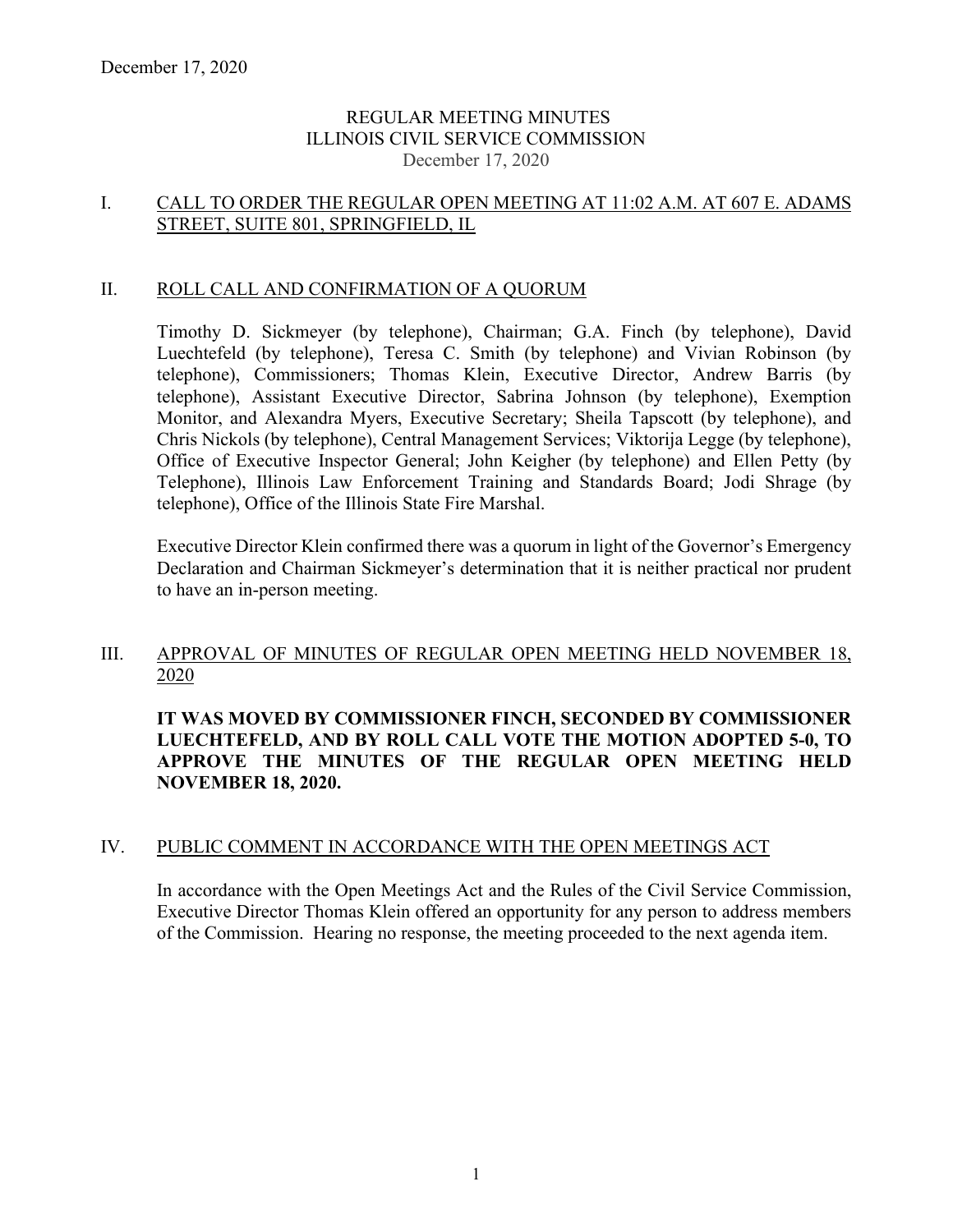# V. EXEMPTIONS UNDER SECTION 4d(3) OF THE PERSONNEL CODE

#### **A. Governing Rule – Section 1.142 Jurisdiction B Exemptions**

- a) The Civil Service Commission shall exercise its judgment when determining whether a position qualifies for exemption from Jurisdiction B under Section 4d(3) of the Personnel Code. The Commission will consider any or all of the following factors inherent in the position and any other factors deemed relevant to the request for exemption:
	- 1) The amount and scope of principal policy making authority;
	- 2) The amount and scope of principal policy administering authority;
	- 3) The amount of independent authority to represent the agency, board or commission to individuals, legislators, organizations or other agencies relative to programmatic responsibilities;
	- 4) The capability to bind the agency, board or commission to a course of action;
	- 5) The nature of the program for which the position has principal policy responsibility;
	- 6) The placement of the position on the organizational chart of the agency, board or commission;
	- 7) The mission, size and geographical scope of the organizational entity or program within the agency, board or commission to which the position is allocated or detailed.
- b) The Commission may, upon its own action after 30 days' notice to the Director of Central Management Services or upon the recommendation of the Director of the Department of Central Management Services, rescind the exemption of any position that no longer meets the requirements for exemption set forth in subsection (a). However, rescission of an exemption shall be approved after the Commission has determined that an adequate level of managerial control exists in exempt status that will insure responsive and accountable administrative control of the programs of the agency, board or commission.
- c) For all positions currently exempt by action of the Commission, the Director of Central Management Services shall inform the Commission promptly in writing of all changes in essential functions, reporting structure, working title, work location, position title, position number or specialized knowledge, skills, abilities, licensure or certification.
- d) Prior to granting an exemption from Jurisdiction B under Section 4d(3) of the Personnel Code, the Commission will notify the incumbent of the position, if any, of its proposed action. The incumbent may appear at the Commission meeting at which action is to be taken and present objections to the exemption request.

(Source: Amended at 34 Ill. Reg. 3485, effective March 3, 2010)

\* \* \*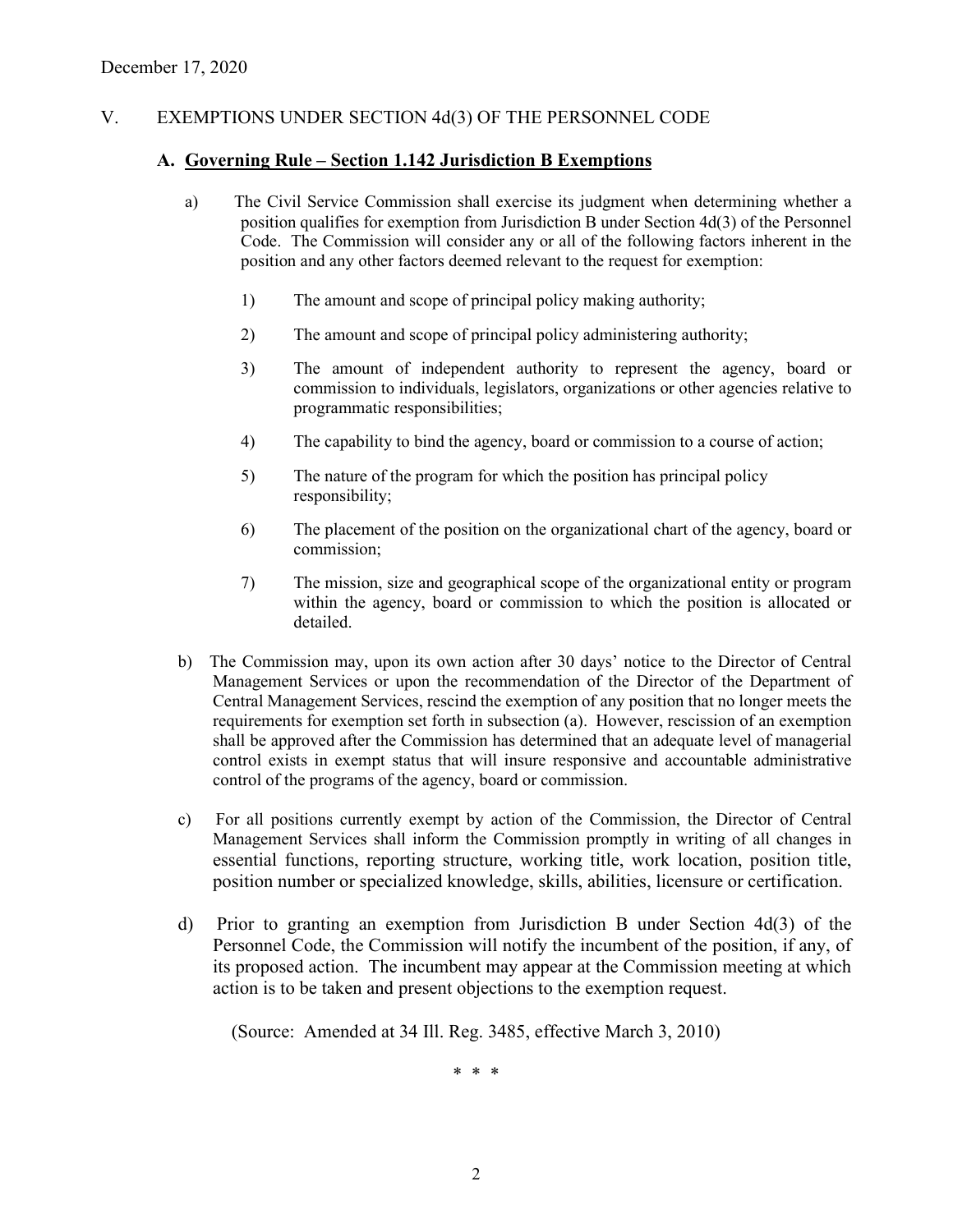# **B. Request for 4d(3) Exemption**

Exemption Monitor Sabrina Johnson indicated that Item B was a request for a Human Resources and Labor Relations Manager at the Illinois Law Enforcement Training and Standards Board (PTB), a position that reports to the Executive Director. This position formulates and implements policies and procedures for Human Resources and Labor Relations. This position organizes, executes, controls and evaluates all aspects of Human Resources, handles all facets of Labor Relations, is a certified interviewer, manages and administers the position classification, and serves as the FOIA officer and EEO/AA liaison. Staff recommended this exemption request be granted.

John Keigher, Chief Legal Counsel, nor Ellen Petty, Acting Personnel Manager, with PTB had no comments.

**IT WAS MOVED BY COMMISSIONER ROBINSON, SECONDED BY COMMISSIONER SMITH, AND BY ROLL CALL VOTE THE MOTION ADOPTED 5-0 TO GRANT THE 4d(3) EXEMPTION REQUEST FOR THE FOLLOWING POSITIONS:**

## **B: Human Resources & Labor Relations Manager (PTB)**

| <b>B. Illinois Law Enforcement Training and Standards Board</b> |  |
|-----------------------------------------------------------------|--|
|-----------------------------------------------------------------|--|

| <b>Position Number</b>  | 37015-50-88-000-00-01                     |
|-------------------------|-------------------------------------------|
| <b>Functional Title</b> | Human Resources & Labor Relations Manager |
| Incumbent               | Vacant                                    |
| Supervisor              | <b>Executive Director</b>                 |
| Location                | <b>Sangamon County</b>                    |

# VI. CLASS SPECIFICATIONS

### **A. Governing Rule – Section 1.45 Classification Plan**

The Commission will review the class specifications requiring Commission approval under the Classification Plan and will approve those that meet the requirements of the Personnel Code and Personnel Rules and conform to the following accepted principles of position classification:

- a) The specifications are descriptive of the work being done or that will be done;
- b) Identifiable differentials are set forth among classes that are sufficiently significant to permit the assignment of individual positions to the appropriate class;
- c) Reasonable career promotional opportunities are provided;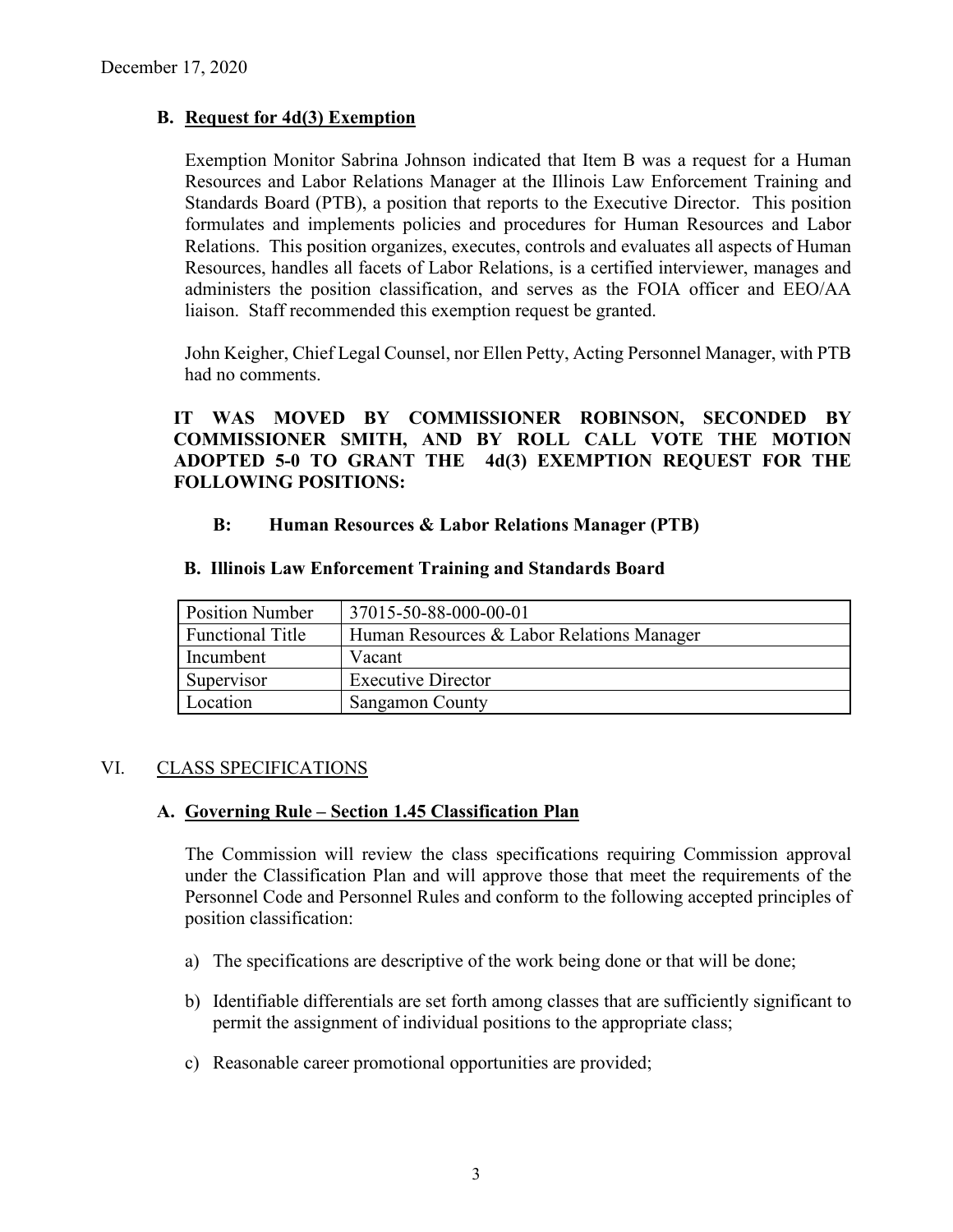- d) The specifications provide a reasonable and valid basis for selection screening by merit examinations;
- e) All requirements of the positions are consistent with classes similar in difficulty, complexity and nature of work; and
- f) The relation of the class specifications to any applicable collective bargaining agreement.

## **B. Child Welfare Administrative Case Reviewer (revise)**

Regarding Item B, Assistant Executive Director Andrew Barris reported that the revisions were proposed to include a requirement of a master's degree in education component while changing the experience requirement from "supervisory" to "professional" as such revisions were necessary to get a sufficiently qualified candidate applicant pool. Commissioners Robinson and Smith expressed concern about the lack of supervisory experience in the class and that merely professional experience was too broad to meet the needs of any field work. Chris Nickols from CMS Technical Services explained that professional experience with a masters' degree was intended to be equivalent of supervisory experience. To address the Commission's concerns, Nickols, on behalf of CMS, withdrew Item B from consideration on this agenda to conduct further analysis at CMS Technical Services.

### **C. Clerical Trainee (revise)**

Regarding Item C, Barris reported that the revisions were proposed to fully implement the Disabled Worker Trainee Program pursuant to Public Act 101-0533.

## **D. Cement Finisher (abolish) Plasterer (abolish)**

Regarding Item D, Barris reported that the abolishments were proposed as the classes are no longer utilized.

# **E. Highway Maintainer (revise)**

Regarding Item E, Barris reported that the revision was proposed to allow specific requirements for positions within the class such as the possession of an Applicator Spraying License or the requirement for on-call 24 hour availability and the use of the word "may" was needed to achieve that end.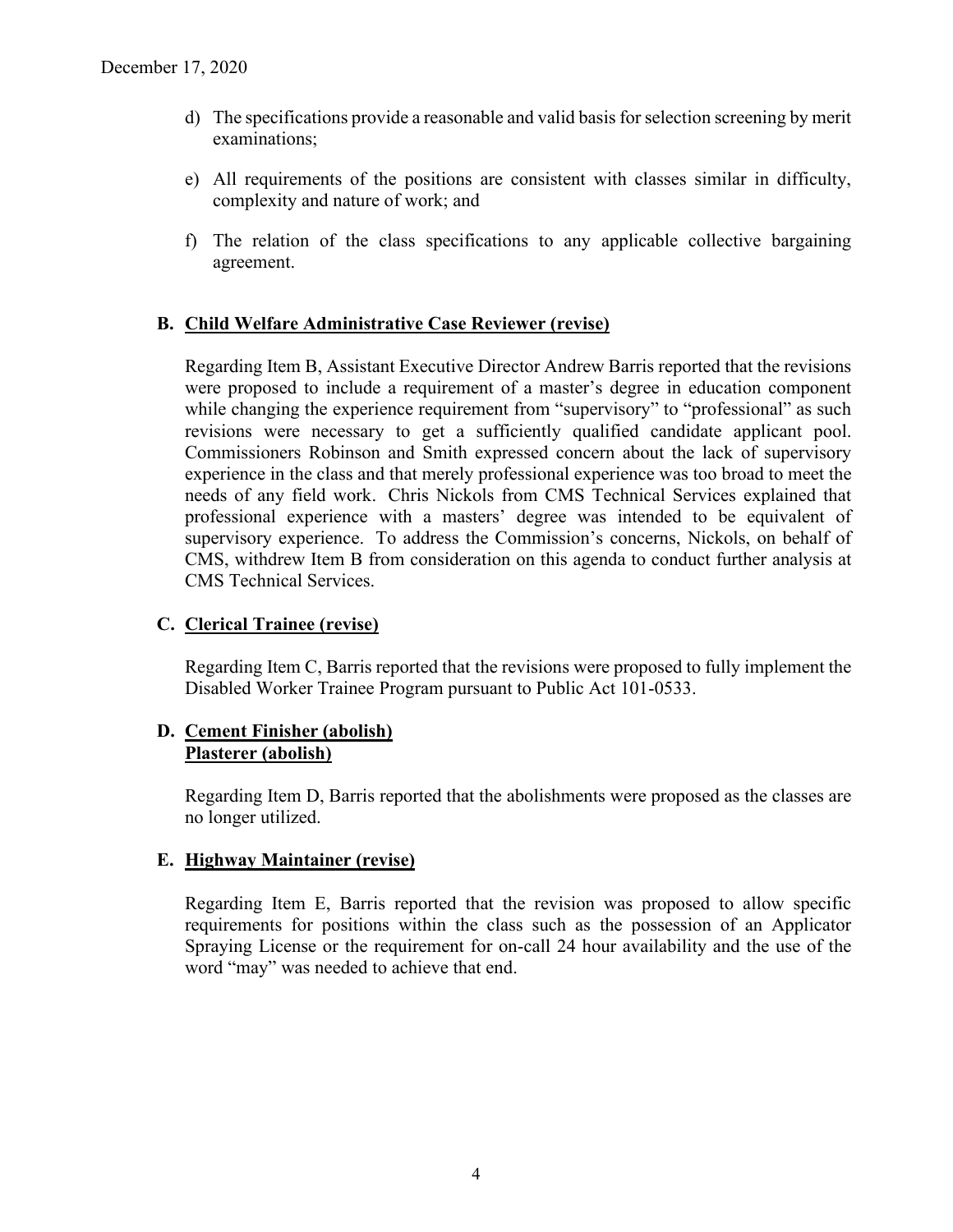# **F. Electrician Foreman (create new) Plumber Foreman (create new)**

Regarding Item F, Barris reported that the proposed new classes are intended to specifically establish and outline the foreman duties in a class specification so that specific position descriptions can be developed for foreman positions.

# **G. Boiler Safety Supervisor (create new) Boiler Safety Chief Inspector (create new)**

Regarding Item G, Barris reported that according to the Commission minutes from April 2016 Boiler Safety Specialist was revised and the Boiler Safety Audit Specialist class was created. Chris Nickols confirmed that these two other class specifications already existed and explained the relation to the proposed new classes. As to the relation between the four classes, Nickols stated the previously addressed boiler safety classes would report to the proposed new classes. Jodi Schrage from the Office of the State Fire Marshall indicated that she had nothing to add or correct regarding the proposed classes.

All of the proposed classes were agreed to through collective bargaining agreement. Nickols confirmed that this was required for all changes to a class per the AFSCME collective bargaining agreement even though none of the positions within a class might not be covered by said agreement.

**IT WAS MOVED BY COMMISSIONER ROBINSON, SECONDED BY COMMISSIONER LUECHTEFELD, AND BY ROLL CALL VOTE THE MOTION ADOPTED 5-0 TO APPROVE THE ABOLISHMENTS, CREATIONS, AND REVISIONS OF THE FOLLOWING CLASS SPECIFICATIONS TO BE EFFECTIVE JANUARY 1, 2021:**

- **C. Clerical Trainee (revise)**
- **D. Cement Finisher (abolish) Plasterer (abolish)**
- **E. Highway Maintainer (revise)**
- **F. Electrician Foreman (create new) Plumber Foreman (create new)**
- **G. Boiler Safety Supervisor (create new) Boiler Safety Chief Inspector (create new)**

**IT WAS MOVED BY COMMISSIONER SMITH, SECONDED BY COMMISSIONER ROBINSON, AND BY ROLL CALL VOTE THE MOTION ADOPTED 5-0 TO DISAPPROVE ANY CLASS SPECIFICATIONS RECEIVED BY THE COMMISSION STAFF NOT CONTAINED IN THIS AGENDA TO ALLOW ADEQUATE STUDY.**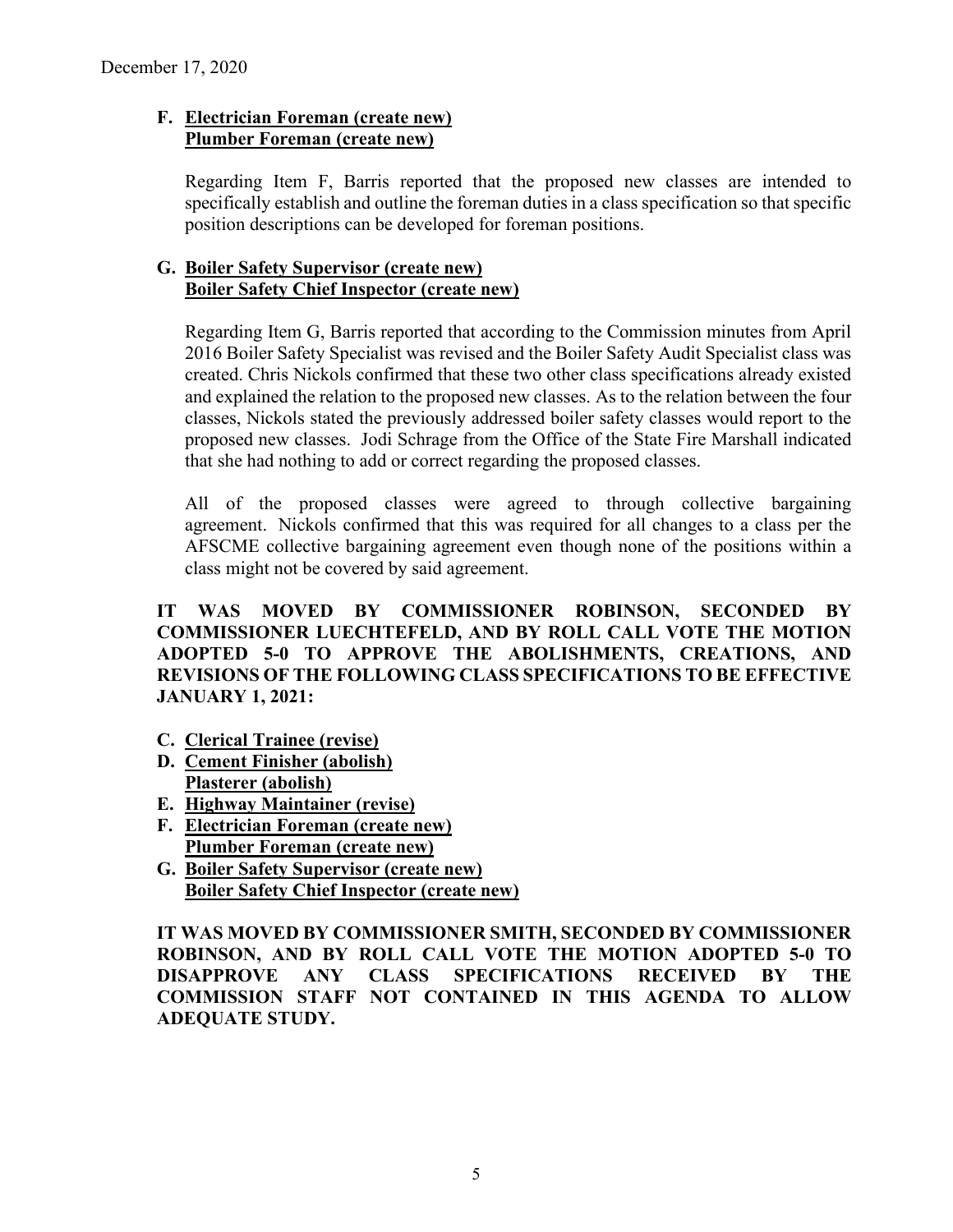### VII. PERSONNEL RULES

### **A. Civil Service Commission Governing Rule – Section 1.310 Personnel Rules**

The Commission has power to disapprove new rules or amendments to existing rules submitted by the Director of Central Management Services. Such proposed new rules or amendments of existing rules submitted to the Commission shall be accompanied by a report of proceedings attending the prior public hearing required by law with respect to them.

If the Commission does not disapprove new rules or any amendment to existing rules within 30 days following the receipt from the Director of Central Management Services, the new rules or amendments have the force and effect of law after filing by the Director with the Secretary of State.

### **B. None submitted**

**IT WAS MOVED BY COMMISSIONER FINCH, SECONDED BY COMMISSIONER ROBINSON, AND BY ROLL CALL VOTE THE MOTION ADOPTED 5-0 TO DISAPPROVE ANY AMENDMENTS TO PERSONNEL RULES RECEIVED BY THE COMMISSION STAFF BUT NOT CONTAINED IN THIS AGENDA TO ALLOW ADEQUATE STUDY.** 

### VIII. MOTION TO CLOSE A PORTION OF THE MEETING

**IT WAS MOVED BY COMMISSIONER ROBINSON, SECONDED BY COMMISSIONER SMITH, AND BY ROLL CALL VOTE THE MOTION ADOPTED 5-0 TO CLOSE A PORTION OF THE MEETING PURSUANT TO SUBSECTIONS 2(c)(1), 2(c)(4), AND 2(c)(11) OF THE OPEN MEETINGS ACT.**

| SICKMEYER          | YES. | <b>FINCH</b>    | <b>YES</b> |
|--------------------|------|-----------------|------------|
| <b>LUECHTEFELD</b> | YES. | <b>ROBINSON</b> | <b>YES</b> |
| SMITH              | YES  |                 |            |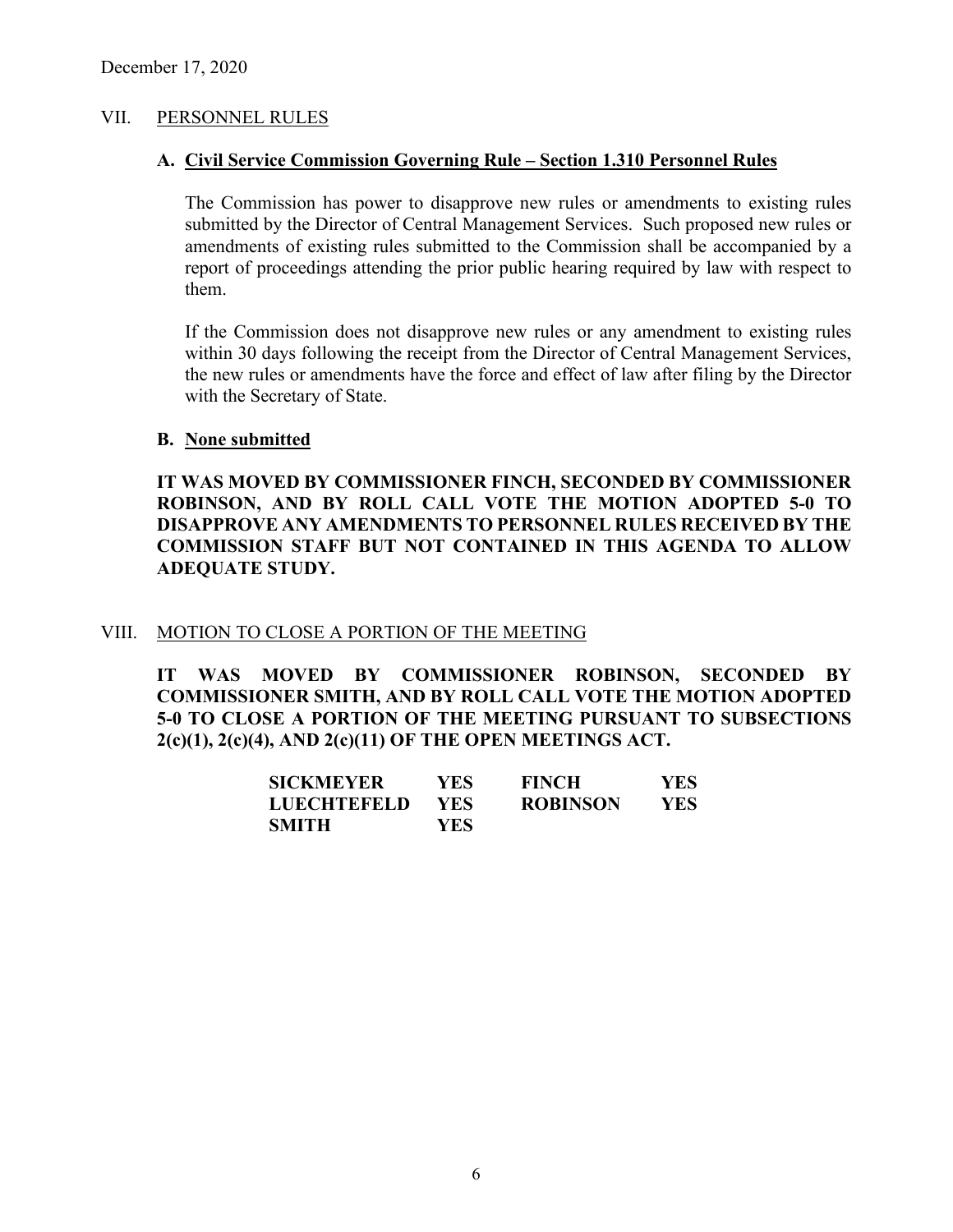# IX. RECONVENE THE OPEN MEETING

Upon due and proper notice, the regular open meeting of the Illinois Civil Service Commission was reconvened at 607 E. Adams Street, Suite 801, Springfield, IL at 12:26 p.m.

### ROLL CALL AND CONFIRMATION OF A QUORUM

Chairman Timothy D. Sickmeyer (by telephone); G.A. Finch (by telephone), David Luechtefeld (by telephone), Vivian Robinson (by telephone), and Teresa C. Smith (by telephone), Commissioners; Thomas Klein, Executive Director, Andrew Barris (by telephone), Assistant Executive Director, Sabrina Johnson (by telephone), Exemption Monitor, and Alexandra Myers, Executive Secretary.

## X. INTERLOCUTORY APPEAL

### **D-40-20**

| Employee    | Linda Ortega          | Appeal Date              | 05/12/2020                                                                                  |
|-------------|-----------------------|--------------------------|---------------------------------------------------------------------------------------------|
| Agency      | <b>Human Services</b> | Decision Date            | 11/24/20                                                                                    |
| Appeal Type | Discharge             |                          | Dismissed subject to approval of                                                            |
| AL J        | Thomas Klein          | Proposal for<br>Decision | Commission; default for failure to<br>provide requested documents and<br>failure to appear. |

**IT WAS MOVED BY COMMISSIONER ROBINSON, SECONDED BY COMMISSIONER FINCH, AND BY ROLL CALL VOTE THE MOTION ADOPTED 5-0 TO AFFIRM AND ADOPT THE PROPOSAL FOR DECISION OF THE ADMINISTRATIVE LAW JUDGE TO DISMISS THE APPEAL FOR THE REASONS SET FORTH IN THE PROPOSAL FOR DECISION.**

| <b>SICKMEYER</b>   | YES. | <b>FINCH</b>    | YES. |
|--------------------|------|-----------------|------|
| <b>LUECHTEFELD</b> | YES. | <b>ROBINSON</b> | YES. |
| <b>SMITH</b>       | YES. |                 |      |

### XI. PUBLICLY ANNOUNCED DECISIONS RESULTING FROM APPEAL

### **DA-28-20[1](#page-6-0)**

| Employee    | Derek L. Hundley     | Appeal Date   | 02/18/2020                                   |
|-------------|----------------------|---------------|----------------------------------------------|
| Agency      | Dept. of Corrections | Decision Date | 12/4/2020                                    |
| Appeal Type | Discharge            | Proposal for  | 90-day suspension plus the                   |
| ALJ         | <b>Andrew Barris</b> | Decision      | duration of suspension pending<br>discharge. |

<span id="page-6-0"></span><sup>&</sup>lt;sup>1</sup> Two appeals were consolidated with and under DA-28-20, Department of Corrections v. Hundley: (1) DA-29-20, Department of Corrections v. Robert C. Kamp, and (2) DA-30-20, Department of Corrections v. Travis C. Ochs.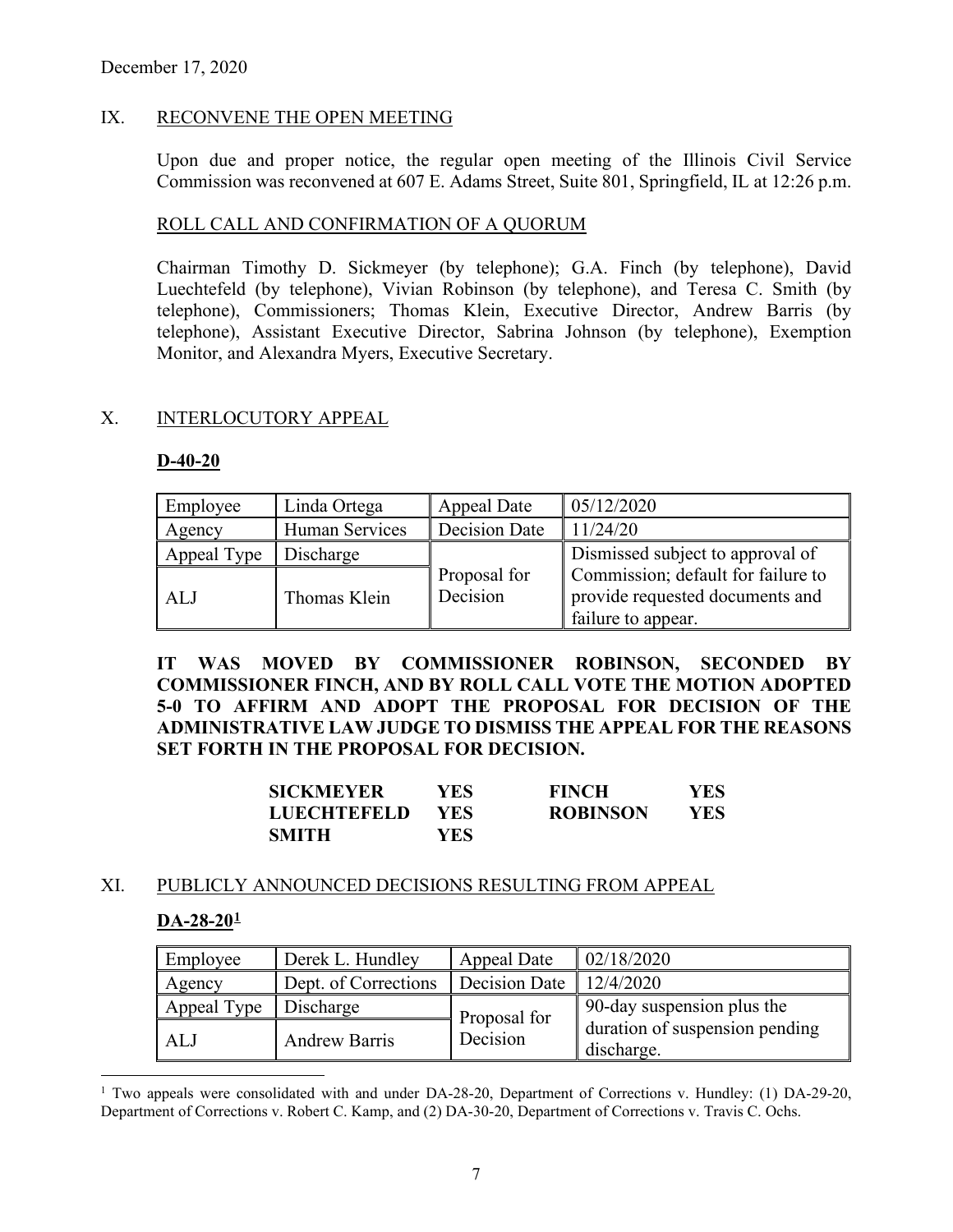**IT WAS MOVED BY COMMISSIONER ROBINSON, SECONDED BY COMMISSIONER LUECHTEFELD TO AFFIRM AND ADOPT THE PROPOSAL FOR DECISION OF THE ADMINISTRATIVE LAW JUDGE. BY ROLL CALL VOTE OF 2-3 THE MOTION FAILED.**

| <b>SICKMEYER</b>   | NO         | <b>FINCH</b>    | NO  |
|--------------------|------------|-----------------|-----|
| <b>LUECHTEFELD</b> | <b>YES</b> | <b>ROBINSON</b> | YES |
| <b>SMITH</b>       | NΟ         |                 |     |

# **IT WAS MOVED BY COMMISSIONER SMITH, SECONDED BY COMMISSIONER FINCH, AND BY ROLL CALL VOTE 3-2 TO MODIFY THE PROPOSAL FOR DECISION AND UPHOLD THE DISCHARGE.**

| SICKMEYER   | YES  | <b>FINCH</b>    | YES. |
|-------------|------|-----------------|------|
| LUECHTEFELD | NO.  | <b>ROBINSON</b> | NO   |
| SMITH       | YES. |                 |      |

## **DA-29-20**

| Employee                | Robert C. Kamp       | Appeal Date              | 02/18/2020                                                                 |
|-------------------------|----------------------|--------------------------|----------------------------------------------------------------------------|
| Agency                  | Dept. of Corrections | Decision Date            | 12/4/2020                                                                  |
| Appeal Type   Discharge |                      | Proposal for<br>Decision | 90-day suspension plus the<br>duration of suspension pending<br>discharge. |

# **COMMISSIONER LUECHTEFELD MOVED TO AFFIRM AND ADOPT THE PROPOSAL FOR DECISION OF THE ADMINISTRATIVE LAW JUDGE. THIS MOTION FAILED FOR A LACK OF A SECOND.**

# **IT WAS MOVED BY COMMISSIONER FINCH, SECONDED BY COMMISSIONER SMITH, AND BY ROLL CALL VOTE 3-2 TO MODIFY THE PROPOSAL FOR DECISION AND UPHOLD THE DISCHARGE.**

| SICKMEYER   | YES. | <b>FINCH</b>    | YES |
|-------------|------|-----------------|-----|
| LUECHTEFELD | NO.  | <b>ROBINSON</b> | NO  |
| SMITH       | YES. |                 |     |

### **DA-30-20**

| Employee    | Travis. C. Ochs      | Appeal Date   | 02/18/2020                                   |
|-------------|----------------------|---------------|----------------------------------------------|
| Agency      | Dept. of Corrections | Decision Date | 12/4/2020                                    |
| Appeal Type | Discharge            | Proposal for  | 90-day suspension plus the                   |
| ALJ         | <b>Andrew Barris</b> | Decision      | duration of suspension pending<br>discharge. |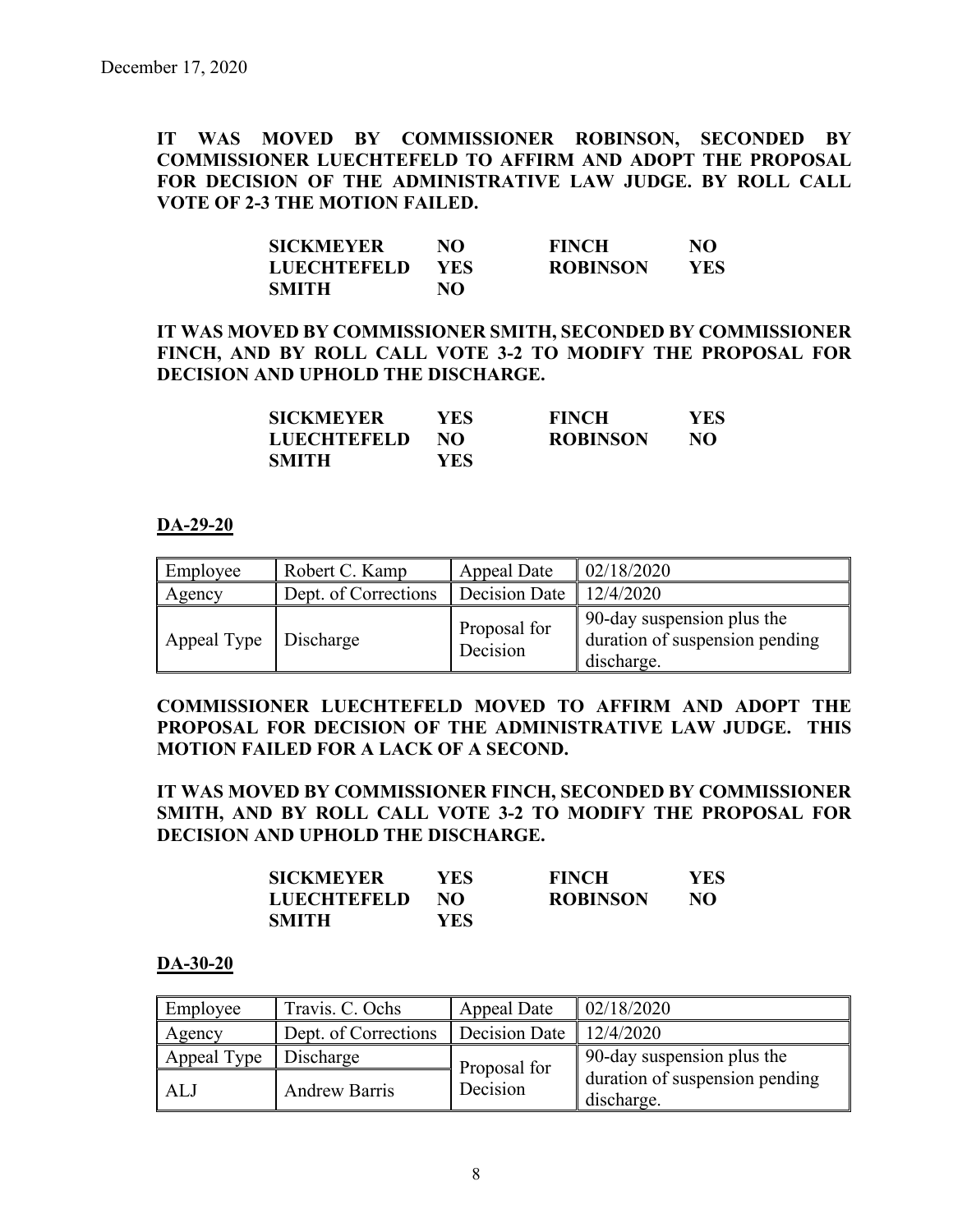# **COMMISSIONER LUECHTEFELD MOVED TO AFFIRM AND ADOPT THE PROPOSAL FOR DECISION OF THE ADMINISTRATIVE LAW JUDGE. THIS MOTION FAILED FOR A LACK OF A SECOND.**

# **IT WAS MOVED BY COMMISSIONER FINCH, SECONDED BY COMMISSIONER SMITH, AND BY ROLL CALL VOTE 3-2 TO MODIFY THE PROPOSAL FOR DECISION AND UPHOLD THE DISCHARGE.**

| <b>SICKMEYER</b>   | YES  | <b>FINCH</b>    | YES. |
|--------------------|------|-----------------|------|
| <b>LUECHTEFELD</b> | NO.  | <b>ROBINSON</b> | NO   |
| <b>SMITH</b>       | YES. |                 |      |

#### **DA-32-20**

| Employee    | Jennifer L. Blaesing       | Appeal Date   | 03/03/2020                                   |
|-------------|----------------------------|---------------|----------------------------------------------|
| Agency      | Dept. of Human<br>Services | Decision Date | 12/04/2020                                   |
| Appeal Type | Discharge                  | Proposal for  | 90-day suspension plus the                   |
| ALJ         | Thomas Klein               | Decision      | duration of suspension pending<br>discharge. |

**IT WAS MOVED BY COMMISSIONER LUECHTEFELD, SECONDED BY COMMISSIONER ROBINSON TO AFFIRM AND ADOPT THE PROPOSAL FOR DECISION OF THE ADMINISTRATIVE LAW JUDGE. BY ROLL CALL VOTE OF 2-3 THE MOTION FAILED.**

| <b>SICKMEYER</b>   | NO.  | <b>FINCH</b>    | NO   |
|--------------------|------|-----------------|------|
| <b>LUECHTEFELD</b> | YES. | <b>ROBINSON</b> | YES. |
| <b>SMITH</b>       | NO   |                 |      |

**IT WAS MOVED BY COMMISSIONER SMITH, SECONDED BY COMMISSIONER FINCH, AND BY ROLL CALL VOTE 3-2 TO MODIFY THE PROPOSAL FOR DECISION AND UPHOLD THE DISCHARGE.** 

| <b>SICKMEYER</b>   | YES- | <b>FINCH</b>    | <b>YES</b> |
|--------------------|------|-----------------|------------|
| <b>LUECHTEFELD</b> | NO.  | <b>ROBINSON</b> | NO.        |
| SMITH              | YES- |                 |            |